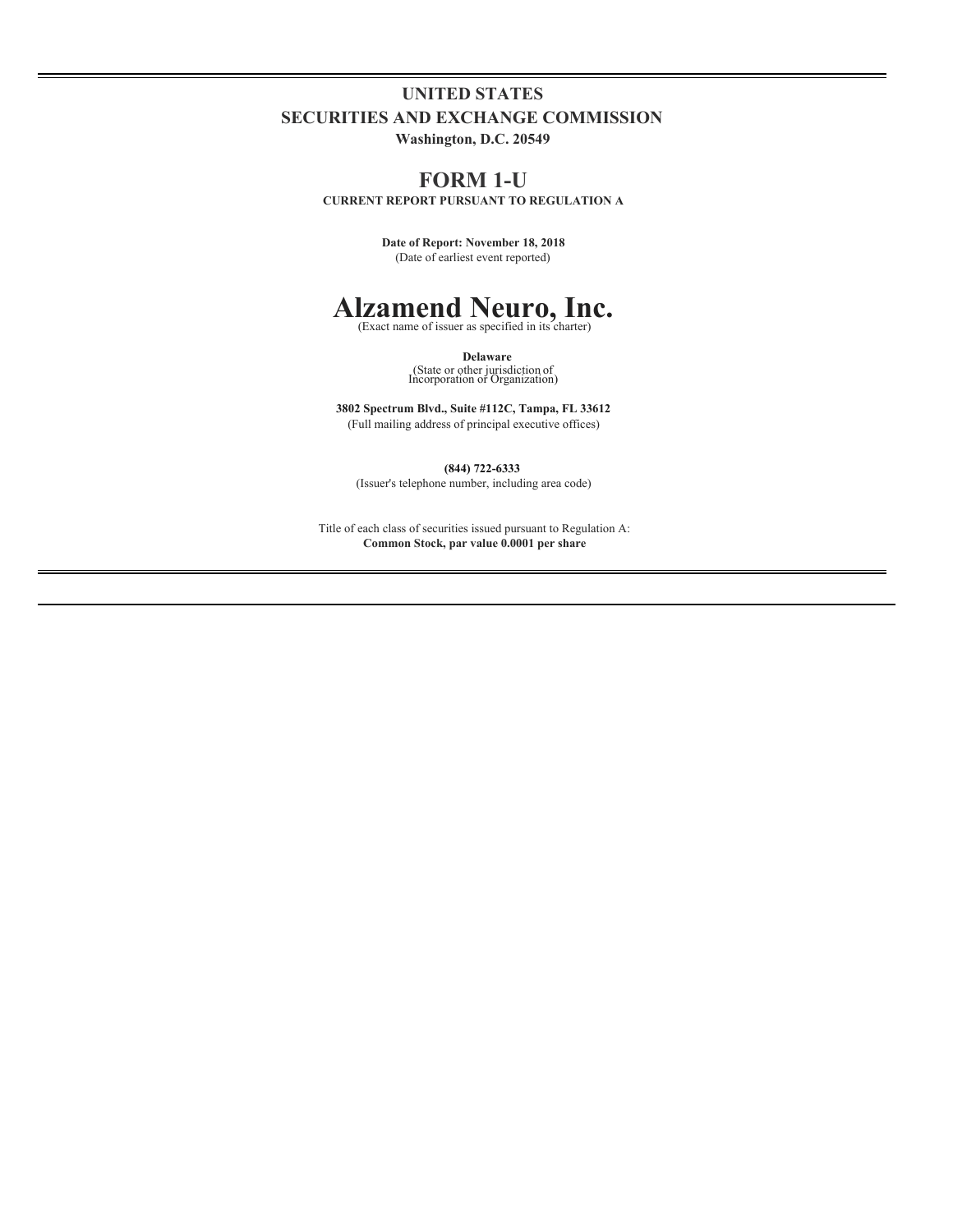#### **Item 7. Departure of Certain Officers**

On November 2, 2018, our board of directors accepted the resignation of Philip Mansour as our former Chief Executive Officer and President effective as of November 5, 2018. There was no known disagreement with Mr. Mansour regarding our operations, policies, or practices.

On November 18, 2018, following the resignation described above, the board of directors appointed Stephan Jackman as our new Chief Executive Officer.

Stephan Jackman, 44, has played an intricate role in the development of therapeutic treatments, products and programs from the research stage to market and commercialization. He has demonstrated a dedicated dual focus of creating value for internal and external stakeholders while developing strategic alliances and cross-function teams to meet and exceed goals. Mr. Jackman has held positions of increasing responsibility at Novartis Pharmaceuticals Corporation, L'Oreal USA, SBM Management Services, and Family Intervention Services. Prior to joining Alzamend Neuro, Mr. Jackman was the Chief Operating Officer of Ennaid Therapeutics, an emerging biopharmaceutical focusing on cures for mosquito borne infectious diseases, such as Zika and Dengue viruses. Additionally, he has been an independent project and management consultant assisting start-ups, Fortune 500 companies and non-profits with major strategic initiatives.

Our newly-appointed Chief Executive Officer has not had any material direct or indirect interest in any of our transactions or proposed transactions over the last two years. At this time, we do not have a written employment agreement or other formal compensation agreement with Mr. Jackman.

On November 30, 2018, our board of directors accepted the resignation of William B. Horne as our former Chief Financial Officer effective as of December 15, 2018. There was no known disagreement with Mr. Horne regarding our operations, policies, or practices.

On December 7, 2018, the board of directors appointed Kenneth S. Cragun as our new Chief Financial Officer.

**Mr. Kenneth S. Cragun**, 58, served as a CFO Partner at Hardesty, LLC, a national executive services firm since October 2016. His assignments at Hardesty, LLC included serving as CFO of CorVel Corporation, a \$1.1 billion market cap publicly traded company (NASDAQ: CRVL) and a nationwide leader in technology driven, healthcare-related, risk management programs and of RISA Tech, Inc. a private structural design and optimization software company. Cragun was also CFO of two NASDAQ-listed companies, Local Corporation, from April 2009 to September 2016, which operated Local.com, a U.S. top 100 website, and Modtech Holdings, Inc., from June 2006 to March 2009, a supplier of modular buildings. Prior, he had financial leadership roles with increasing responsibilities at MIVA, Inc., ImproveNet, Inc., NetCharge Inc., C-Cube Microsystems, Inc, and 3-Com Corporation. Mr. Cragun is currently the Chief Accounting Officer of DPW Holdings, Inc. and on the Board of Directors and Chairman of the Audit Committee of nFusz, Inc. (OTC: FUSZ). Mr. Cragun began his professional career at Deloitte.